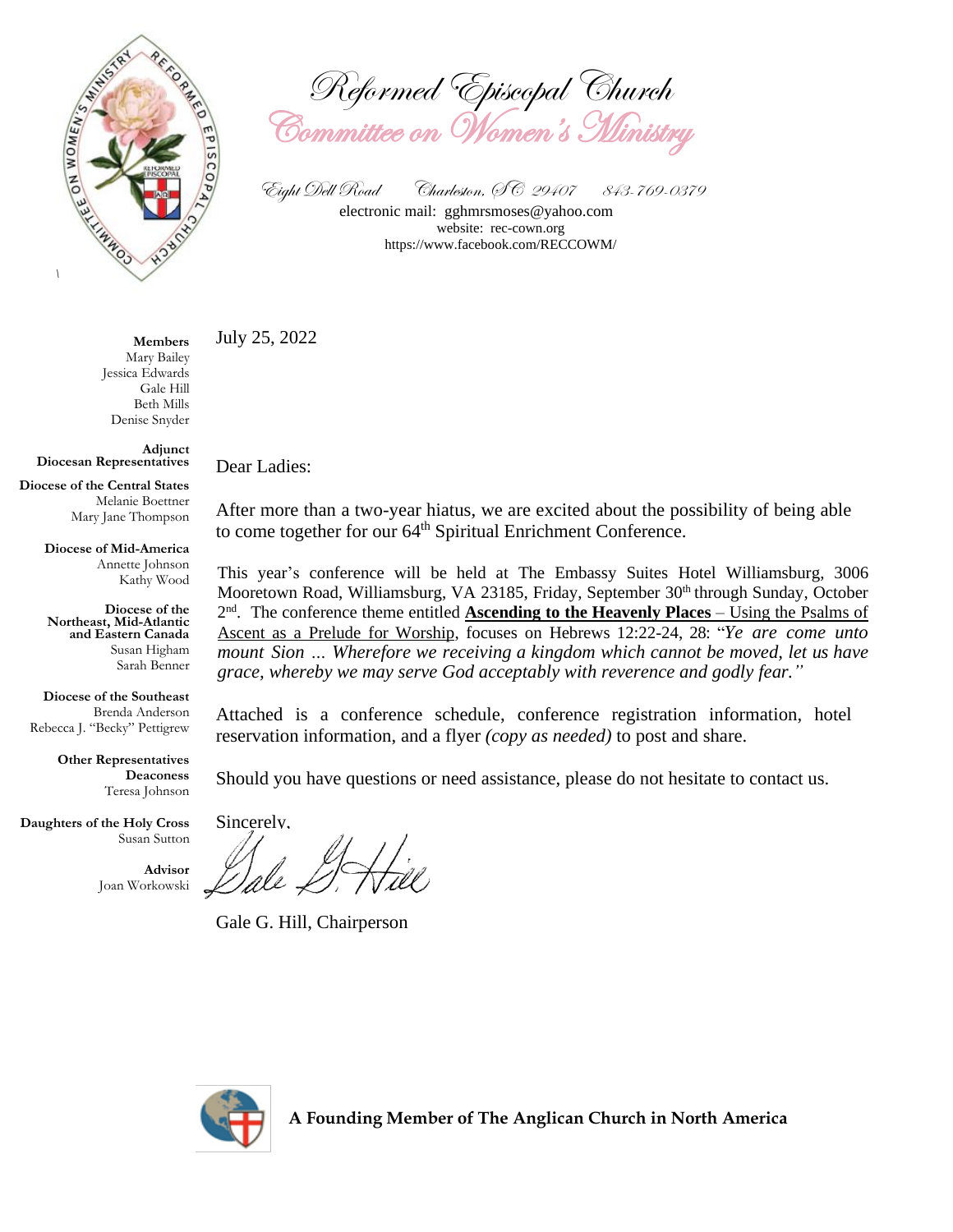### **64 th Spiritual Enrichment Conference**

| <b>Conference Schedule</b>         |                                                     |  |  |  |
|------------------------------------|-----------------------------------------------------|--|--|--|
| Friday, September 30 <sup>th</sup> |                                                     |  |  |  |
| $5:00$ p.m.                        | Conference Registration and Dinner on your own      |  |  |  |
| $7:00$ p.m.                        | <b>Opening Evening Prayer Service/Prayer Groups</b> |  |  |  |
| 7:30 p.m.                          | Session I                                           |  |  |  |
| Saturday, October 1st              |                                                     |  |  |  |
| 8:00 a.m.                          | <b>Buffet Breakfast</b>                             |  |  |  |
| 9:30 a.m.                          | Devotions                                           |  |  |  |
| 10:00 a.m.                         | <b>Session II</b>                                   |  |  |  |
| 10:45 a.m.                         | <b>Break</b>                                        |  |  |  |
| $11:00$ a.m.                       | <b>Prayer Groups</b>                                |  |  |  |
| 11:45 a.m.                         | <b>Session III</b>                                  |  |  |  |
| $12:30$ p.m.                       | <b>Buffet Lunch</b>                                 |  |  |  |
| $2:00$ p.m.                        | <b>Optional Session or Workshop</b>                 |  |  |  |
| 3:00 p.m.                          | Afternoon Break and Dinner on your own              |  |  |  |
| 7:00 p.m.                          | <b>Optional Session or Evening Activity</b>         |  |  |  |
| Sunday, October 13th               |                                                     |  |  |  |
| 8:00 a.m.                          | <b>Buffet Breakfast</b>                             |  |  |  |
| $9:30$ a.m.                        | <b>Closing Morning Prayer Service</b>               |  |  |  |
| $11:00$ a.m.                       | Departure                                           |  |  |  |
|                                    |                                                     |  |  |  |

The conference fee is \$66.00 per person which includes a registration fee (\$40.00), a buffet lunch on Saturday (\$26.00), gratuities, and taxes. To register for the conference, please complete the enclosed Conference Registration Form and return it with your check made payable to the Committee on Women's Ministry to **Mrs. Loutricia Loyd, 4207 Olivia Drive, North Charleston, SC 29418**. All registrations must be received by **5:00 p.m., Wednesday, August 31, 2022**. An additional \$25.00 will be required for late registrations received after 5:00 p.m. on this date.

Reservations for lodging *(two nights lodging, two breakfast meals, taxes, and gratuity)* may be made by calling **800-284- 3930.** Please give the reservationist your arrival and departure dates and the group code **"SEC."** Reservations must be made by **5:00 p.m., Wednesday, August 31, 2022**.

| <b>Lodging and Breakfast Meal Rates</b>                                                                                                                                                        |                                                                                         |  |  |  |
|------------------------------------------------------------------------------------------------------------------------------------------------------------------------------------------------|-----------------------------------------------------------------------------------------|--|--|--|
| Single room occupancy (one person per room)<br>Double room occupancy (two people per room)<br>Triple room occupancy (three people per room)<br>Quadruple room occupancy (four people per room) | \$315.36 per person<br>\$157.68 per person<br>\$105.12 per person<br>\$78.84 per person |  |  |  |
| Each Suite includes two double beds (not queen), a sofa bed, a wet bar with a mini-<br>refrigerator and microwave, and complimentary wireless internet access.                                 |                                                                                         |  |  |  |

*Full room reservation fee will be charged at the time of check-in.*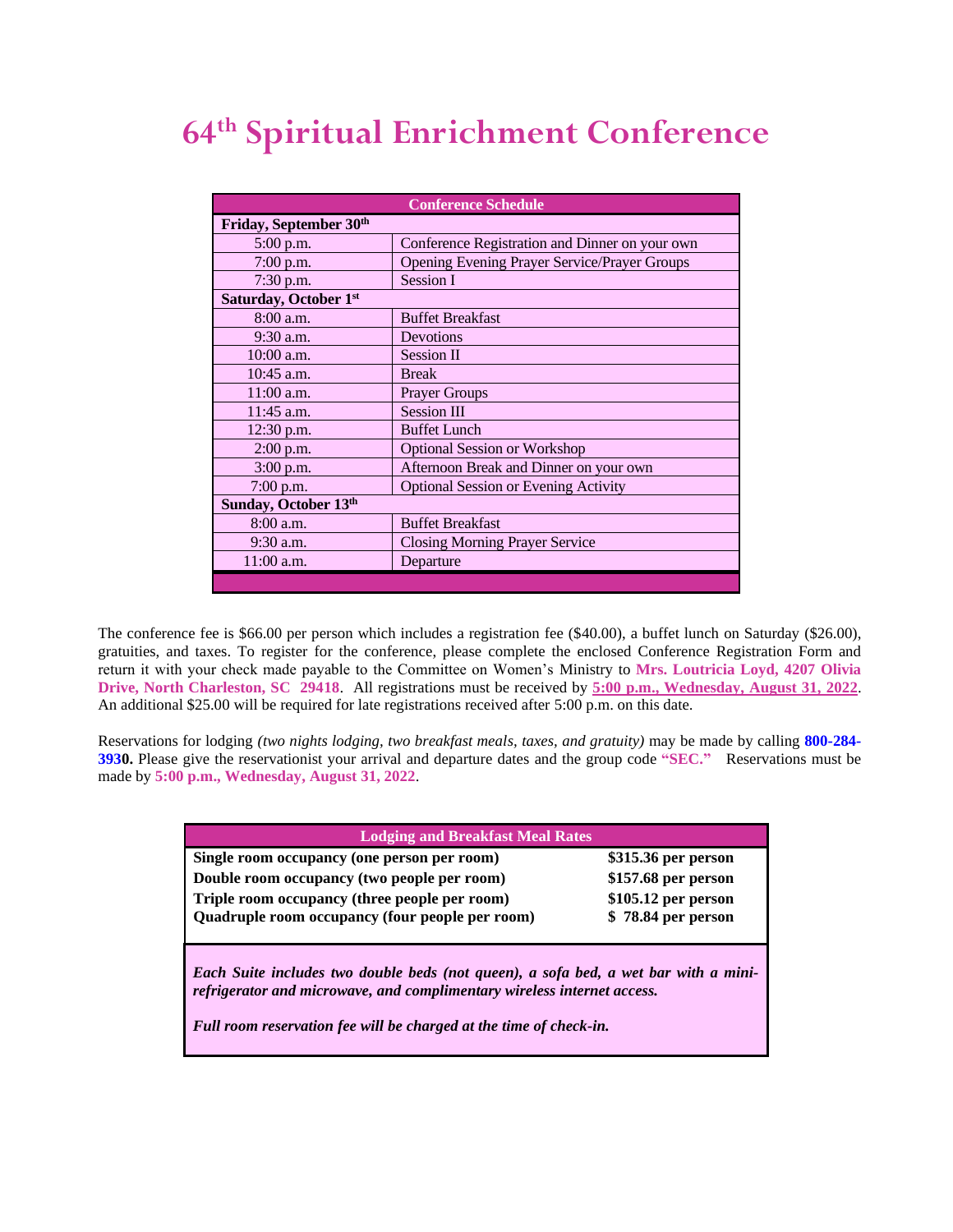# **Conference Registration Form 64 th Spiritual Enrichment Conference**

*(This form may be used for multiple registrations. Please enclose \$66.00 for each person registered.)*

|    | Name and Address                                                                                                                                                                                                                                                                                                       | Telephone Number and E-mail address                                                                                           | Church Affiliation and Location                                                                                                                                                                                                      |
|----|------------------------------------------------------------------------------------------------------------------------------------------------------------------------------------------------------------------------------------------------------------------------------------------------------------------------|-------------------------------------------------------------------------------------------------------------------------------|--------------------------------------------------------------------------------------------------------------------------------------------------------------------------------------------------------------------------------------|
|    |                                                                                                                                                                                                                                                                                                                        | <u>and the state of the state</u>                                                                                             |                                                                                                                                                                                                                                      |
|    |                                                                                                                                                                                                                                                                                                                        | ${\rm Dietary \;Restrictions?}\; \underline{\hspace{1cm}} Yes/\underline{\hspace{1cm}} No$<br>(Please state specifics below.) | <u>and the contract of the contract of the contract of the contract of the contract of the contract of the contract of the contract of the contract of the contract of the contract of the contract of the contract of the contr</u> |
|    | 2. $\frac{1}{2}$ $\frac{1}{2}$ $\frac{1}{2}$ $\frac{1}{2}$ $\frac{1}{2}$ $\frac{1}{2}$ $\frac{1}{2}$ $\frac{1}{2}$ $\frac{1}{2}$ $\frac{1}{2}$ $\frac{1}{2}$ $\frac{1}{2}$ $\frac{1}{2}$ $\frac{1}{2}$ $\frac{1}{2}$ $\frac{1}{2}$ $\frac{1}{2}$ $\frac{1}{2}$ $\frac{1}{2}$ $\frac{1}{2}$ $\frac{1}{2}$ $\frac{1}{2}$ |                                                                                                                               |                                                                                                                                                                                                                                      |
|    |                                                                                                                                                                                                                                                                                                                        | Dietary Restrictions? ___Yes/___No<br>(Please state specifics below.)                                                         |                                                                                                                                                                                                                                      |
| 3. | <u> 1989 - Johann Barbara, martxa alemaniar a</u>                                                                                                                                                                                                                                                                      |                                                                                                                               |                                                                                                                                                                                                                                      |
|    |                                                                                                                                                                                                                                                                                                                        | Dietary Restrictions? ___Yes/___No<br>(Please state specifics below.)                                                         |                                                                                                                                                                                                                                      |
| 4. |                                                                                                                                                                                                                                                                                                                        |                                                                                                                               |                                                                                                                                                                                                                                      |
|    |                                                                                                                                                                                                                                                                                                                        | Dietary Restrictions? ___Yes/___No<br>(Please state specifics below.)                                                         | <u> 1989 - Johann Harry Harry Harry Harry Harry Harry Harry Harry Harry Harry Harry Harry Harry Harry Harry Harry</u>                                                                                                                |
|    | <b>Dietary Restrictions:</b>                                                                                                                                                                                                                                                                                           |                                                                                                                               |                                                                                                                                                                                                                                      |

Return this form with your check(s) payable to the Committee on Women's Ministry in the appropriate amount to

**Mrs. Loutricia Loyd 4207 Olivia Drive North Charleston, SC 29418**

*This form must be received by 5:00 p.m., Wednesday, August 31, 2022 or an additional "late" registration fee of \$25.00 per person will be required. Please give us the name and telephone number of the contact person at your church.*

Name \_\_\_\_\_\_\_\_\_\_\_\_\_\_\_\_\_\_\_\_\_\_\_\_\_\_\_\_\_\_\_\_\_\_\_ Telephone Number \_\_\_\_\_\_\_\_\_\_\_\_\_\_\_\_\_\_\_\_\_\_\_\_\_\_\_\_\_